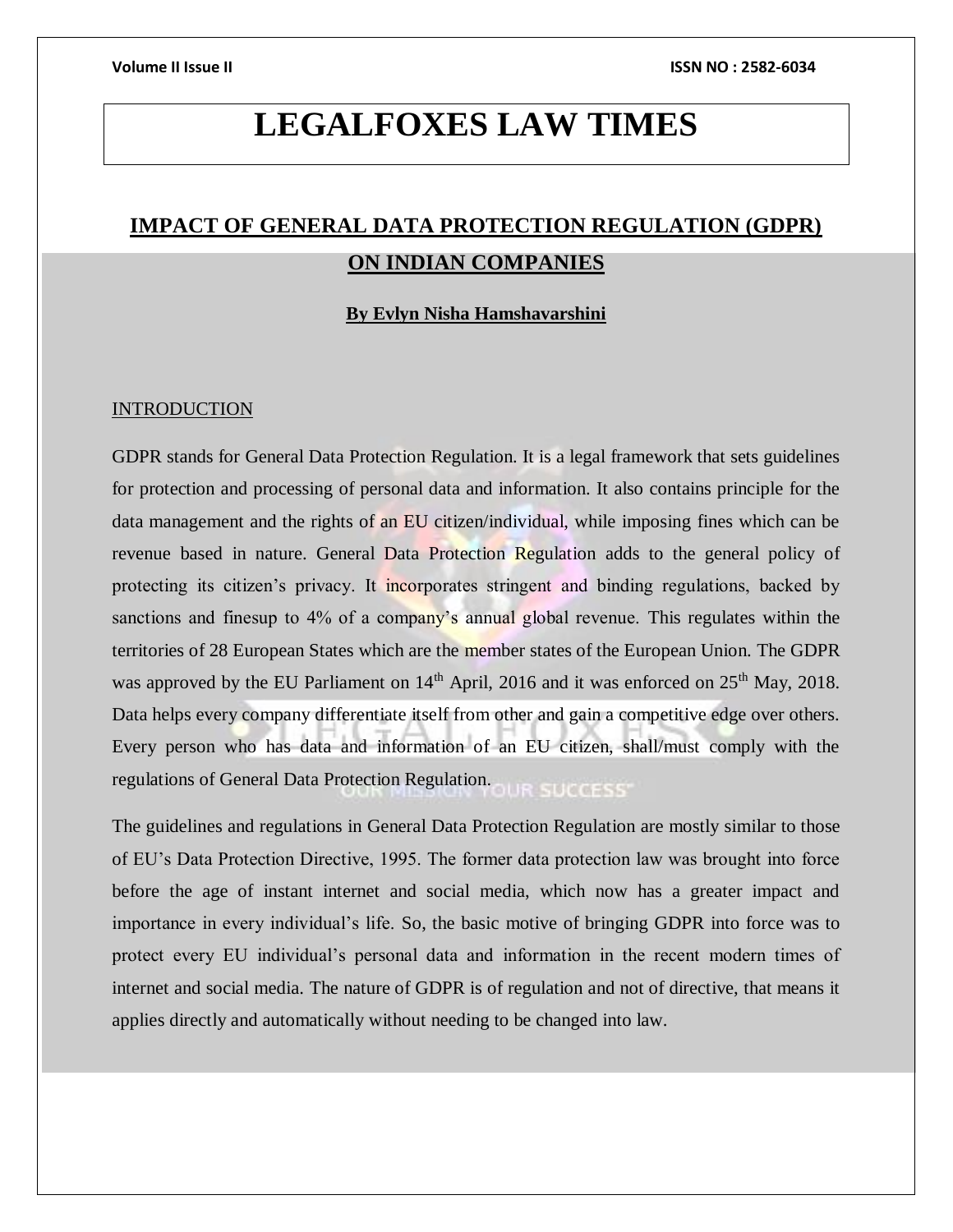#### WHO IS GENERAL DATA PROTECTION REGULATION APPLICABLE TO?

It applies to almost every organization and individual who deal, control or process with data related to EU citizens. The EU individual who's data is involved does not necessarily need to be a consumer, the individual can be anybody's own staff too. It is automatically applicable to every EU citizen in or out the territories of European States. Organizations don't have to be based in Europe to be in compliance with GDPR. It is sufficient to process and hold data related to EU residents. Based on your role in collecting or processing data, the data regulation will classify you as either the data controller or data processor.

DATA CONTROLLER : A data controller as the name suggest, controls the overall purpose of this data protection regulation. He emphasizes and defines the "how and why" of data processing but it is not necessary for him to carry out all these activities by himself, as there may be situations where he needs to use an external service to process the data. In such cases, the data controller allows another company to process the data which does not mean that the over all control is also transferred, as the main control and power remains with the data controller.

DATA PROCESSOR : On the other hand, data processor is the organizations that process data on behalf of the data controller. The data processor does not get to change the purpose of the data and does not have control over the data as it lies with the data controller.

### "OUR MISSION YOUR SUCCESS"

### IMPACT ON INDIAN FIRMS AND COMPANIES

Article 3(1) of the General Data Protection Regulation clearly states that:

*This Regulation applies to the processing of personal data in the context of the activities of an establishment of a controller or a processor in the Union, regardless of whether the processing takes place in the Union or not. 1*

The territorial scope of the General Data Protection Regulation clearly states the meaning of GDPR to Indian companies and companies of other countries by virtue of Article 3. Hence,

<sup>1</sup>General Data Protection Regulation

 $\overline{a}$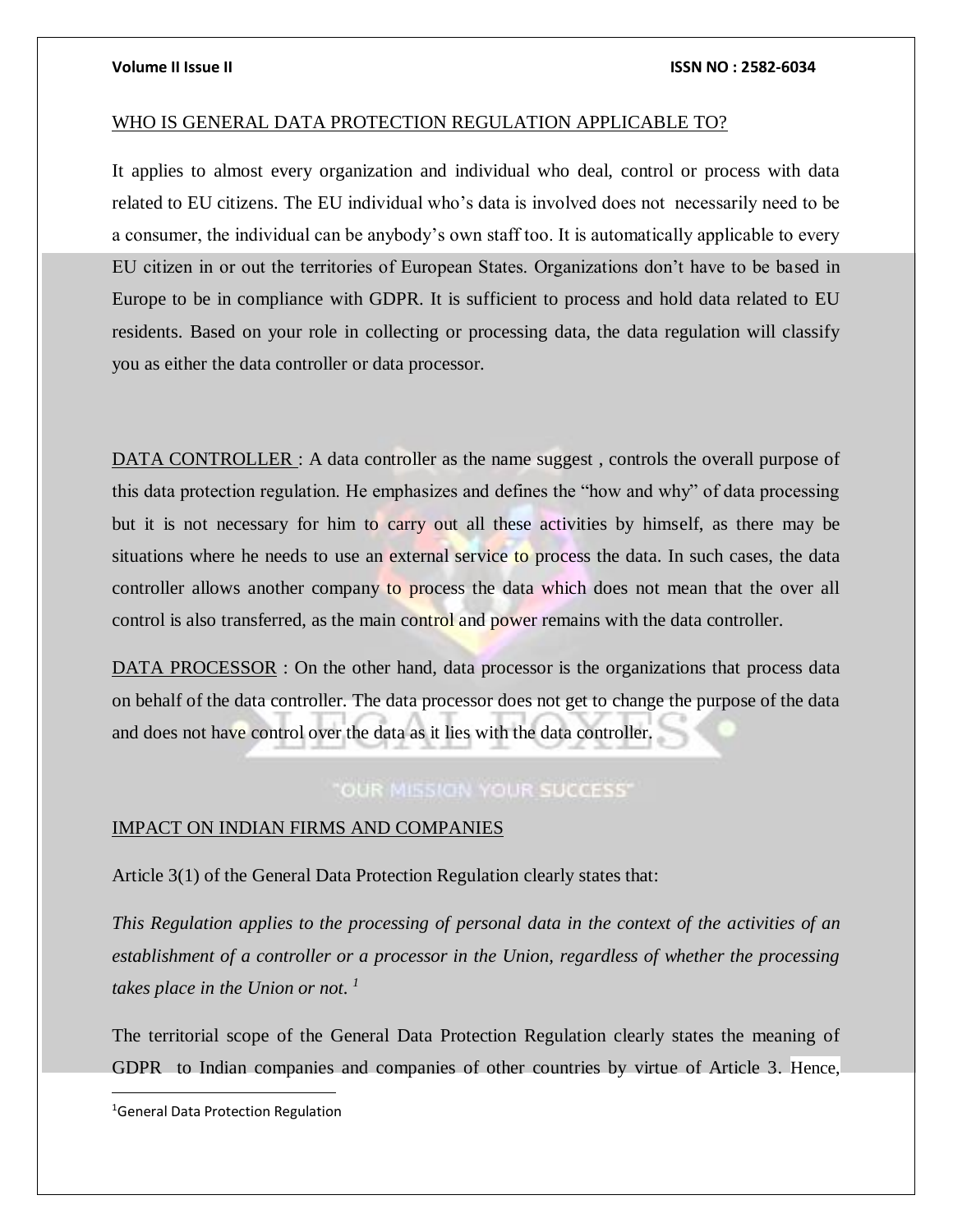#### **Volume II Issue II ISSN NO : 2582-6034**

companies and organizations outside the European Union, are bound to enhance and refurbish their regimes as well as their technologies which includes introduction of new practices and encryption system to protect the privacy of data. Refurbishing and upgradation of policies are to meet up the standards of the new Data protection regime of European Union.

According to the European Commission, the law applies to a company or an entity which processes personal data as part of the activities of one of its branches established in the  $EU^2$ , regardless of the fact that where the data is processed. Non-compliance of General Data Protection Regulation rules can cost to a fine of20 million Euros or 4% of annual turnover. It also applies to any company which provides goods to any entity based in EU. If any Indian company happens to monitor the behaviour of any EU entity or EU resident, it has to follow the GDPR as it is automatically binding. This can not only be looked upon as a risk bearing and resource exhausting factor but most importantly an advantage to the companies with GDPR compliance as it secures an trustworthy business process.

The few things the companies have to consider as an integral part of their compliance to the General Data Protection Regulation are:

- The policies and strategies should be thoroughly reviewed and upgraded according to the requirement of the European Regime.
- The usage of latest technology which is the minimum requisite of the GDPR, like Pseudonymisation<sup>3</sup> and encryption codes which are required to process the data. The European Union Agency for Cybersecurity has given a detailed guidelines <sup>4</sup> for shaping technology according to the provisions of the GDPR separately.
- Provide the necessary training to the employees in regards to the data privacy standard requirement.

4https://www.enisa.europa.eu/publications/pseudonymisation-techniques-and-best-

practices/at\_download/fullReport#:~:text=Pseudonymisation%20is%20the%20processing%20of,and%20organisati onal%20measures%20to%20ensure

<sup>2</sup>Who does the data protection law apply to? | European .... https://ec.europa.eu/info/law/law-topic/dataprotection/reform/rules-business-and-organisations/application-regulation/who-does-data-protection-lawapply\_en

<sup>&</sup>lt;sup>3</sup>Pseudonymisation is a well-known de-identification process that has gained additional attention following the adoption of GDPR, where it is referenced as both a security and data protection by design mechanism. In addition, in the GDPR context, pseudonymisation can motivate the relaxation, to a certain degree, of data controllers' legal obligations if properly applied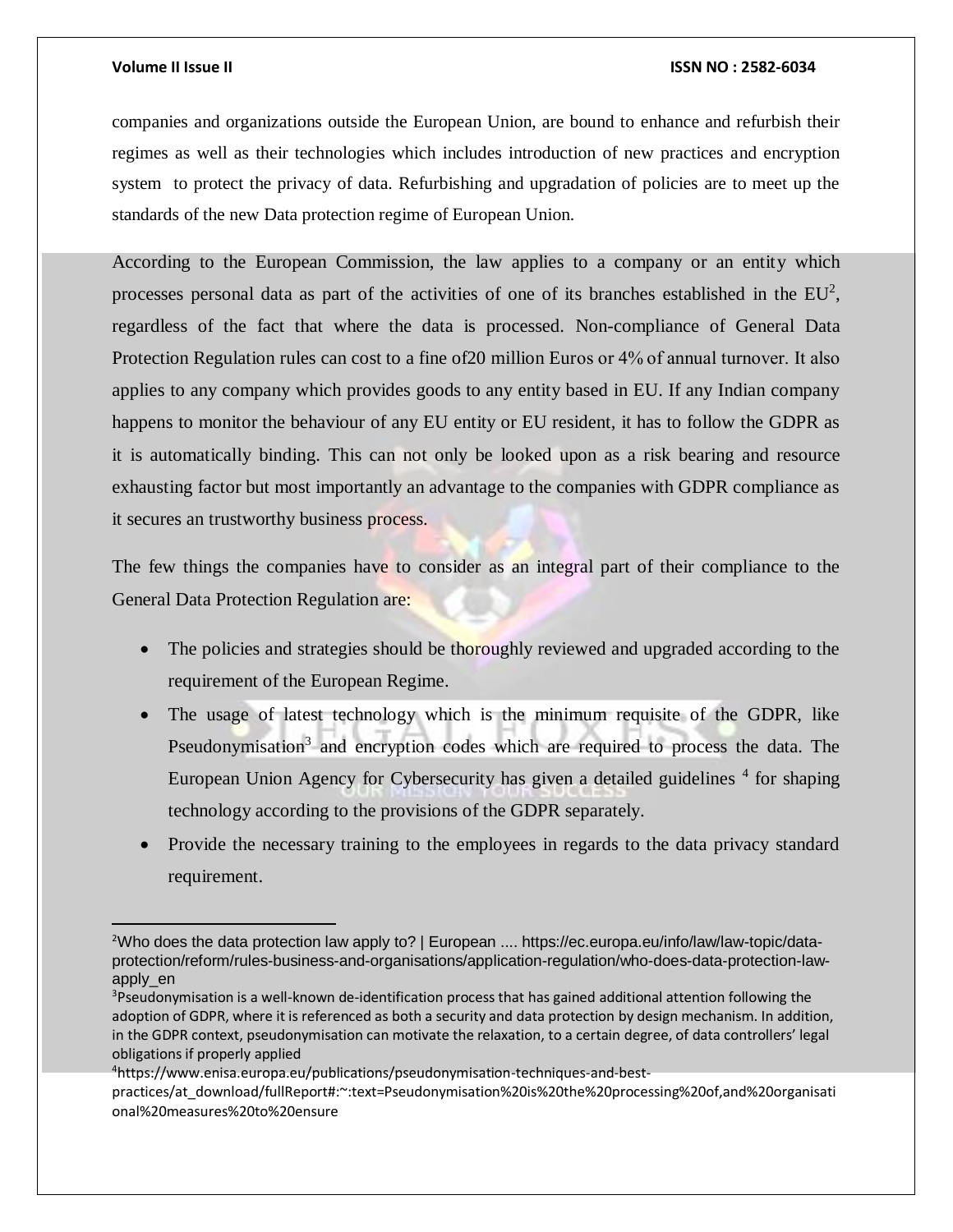- Proper set of documents have to be maintained to show transparency of the personal data that are processed by the companies.
- A better understanding of the rights of the Data subjects ought to be imparted to the employees and subcontractors if they are planning to process the data of the citizens of the European Union.

#### CHALLENGES FACED BY INDIAN COMPANIES

The EU has been one of the biggest outsourcing sector for India and the enforcement of General Data Protection Regulation results in a weak data protection law which is less competitive than other outsourcing sectors in the world. Moreover the is a large inflexibility in transferring data outside the EU, until India upgrades to sufficient safeguard measures. As an alert to Indian organizations, Article 3 of the General Data Protection Regulation makes it clear that GDPR is applicable regardless of whether or not the processing takes place in EU. That being said, it is quiet evident that there is no business to Indian organizations until they comply with GDPR or increased compliance costs for those who do and the risk of huge penalties on failing to do so.

The basic idea of introducing General Data Protection Regulation is to protect the control and process of personal data of EU residents. This regulation proves to be a challenge to Indian companies and entities as the majority of them deal with EU organizations. If any organization is dealing with any of the data related to EU residents, they have abide with the regulations of GDPR, failing to do so can cost a huge fine to the entity. One of the main aspect is portability of customer data i.e. what can be shared and what cannot be with/without the consent of the person to who the data is related to.General Data Protection Regulation is both an advantage and disadvantage to the Indian business sector. It has risk bearing factor as well as opportunity providing factor. Compliance with GDPR gives the companies an opportunity to stand out among other companies. Not only the business sector but this helps in the development of India's legal frame work for privacy related laws, as a new data protecting framework has been proposed in SrikrishnaCommittee.'

One of the main concern about the Indian company is that the data protection law in India is comparatively weaker. India's outsourcing industry, which is estimated to be worth over 150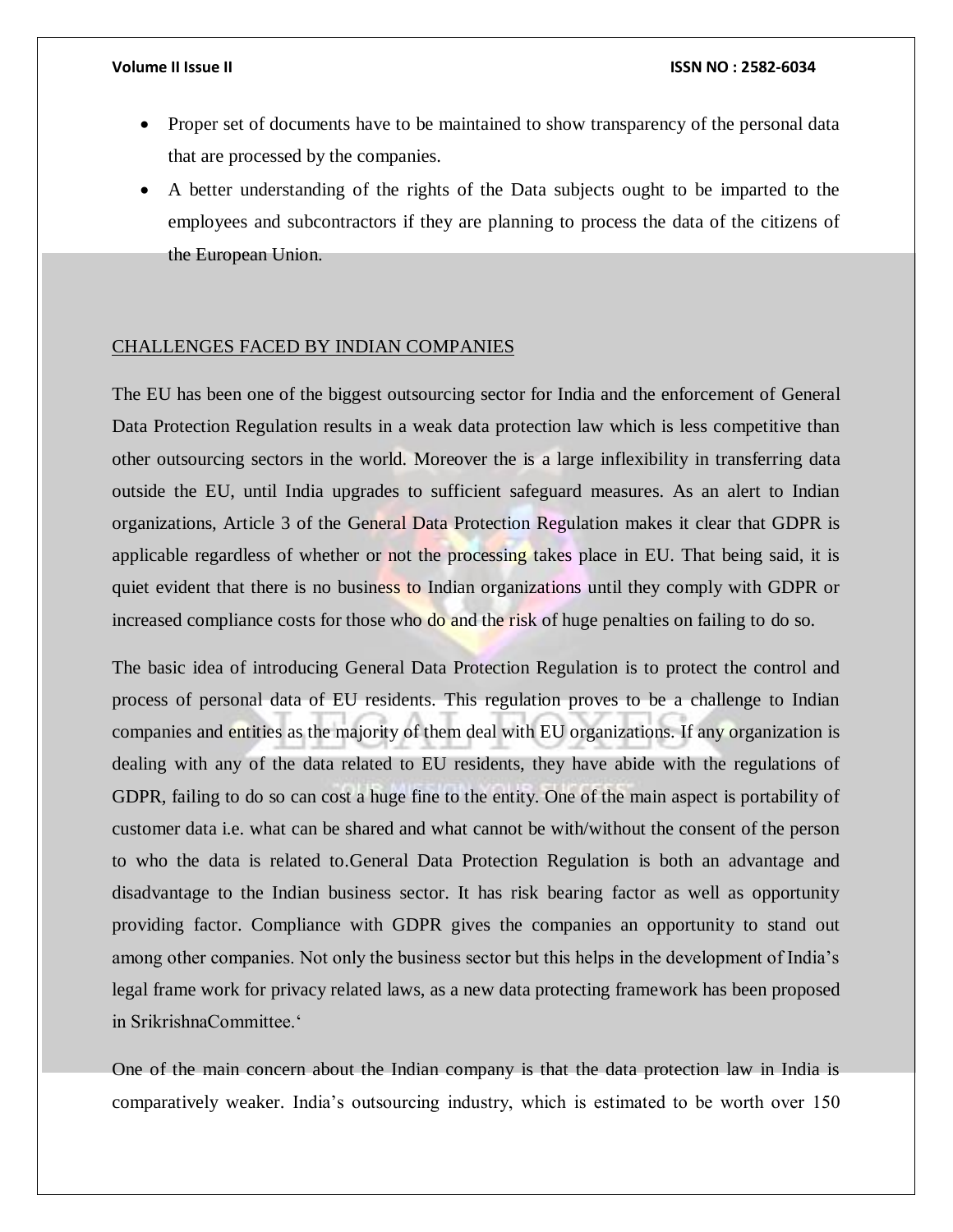billion USD, contributes nearly 9.3% of the GDP.<sup>5</sup> Europe has one of the biggest outsourcing industry and the weaker law of data protection in India is less competitive than other markets.

### SOME IMPORTANT TERMS

These terms are in reference to consider while looking for matching up to the requirements of the general data protection regulation. Few of the terms are:

1. **Personal Data** – This is the broad term used for any details and information related to an individual or a Data Subject, which will be used directly or indirectly to identify the person involved. This can be anything, for say a name, an address, a fingerprint or banking details.

2. **Binding Corporate Rules (BCRs)** - The bundle of internal norms adopted by the multinational companies to define and expound their global policies on international data transfers within the same corporate group and then with the countries which doesn't have the same level of data protection regulation system.

3. **Processing** – An automated or manual action performed on personal data, for example collection, organization or recording.<sup>6</sup> For processing of personal data to be lawful under the GDPR, businesses must identify a lawful basis for this action.

4. **Data Controller** - This is the person who decides the objective for which the personal data has to be processed. Along with this the way in which the data has to be processed is decided by the data controller. The data controller can either be one person or a group combined.

5. **Data Processor** –The data processors are the third parties that are entitled to process personal data on behalf of the Data controller and this entirely includes the Information Technology services

6. **Consent** - The concept of "consent" is foundational to EU data protection law. In general, the validly obtained consent of the data subject will permit almost any type of processing activity, including Cross-Border Data Transfers.

l

<sup>5</sup>https://blogs.dsci.in/eu-gdpr-part-i/

<sup>6</sup>Privacy Policy | Pixomondo. https://www.pixomondo.com/privacy-policy/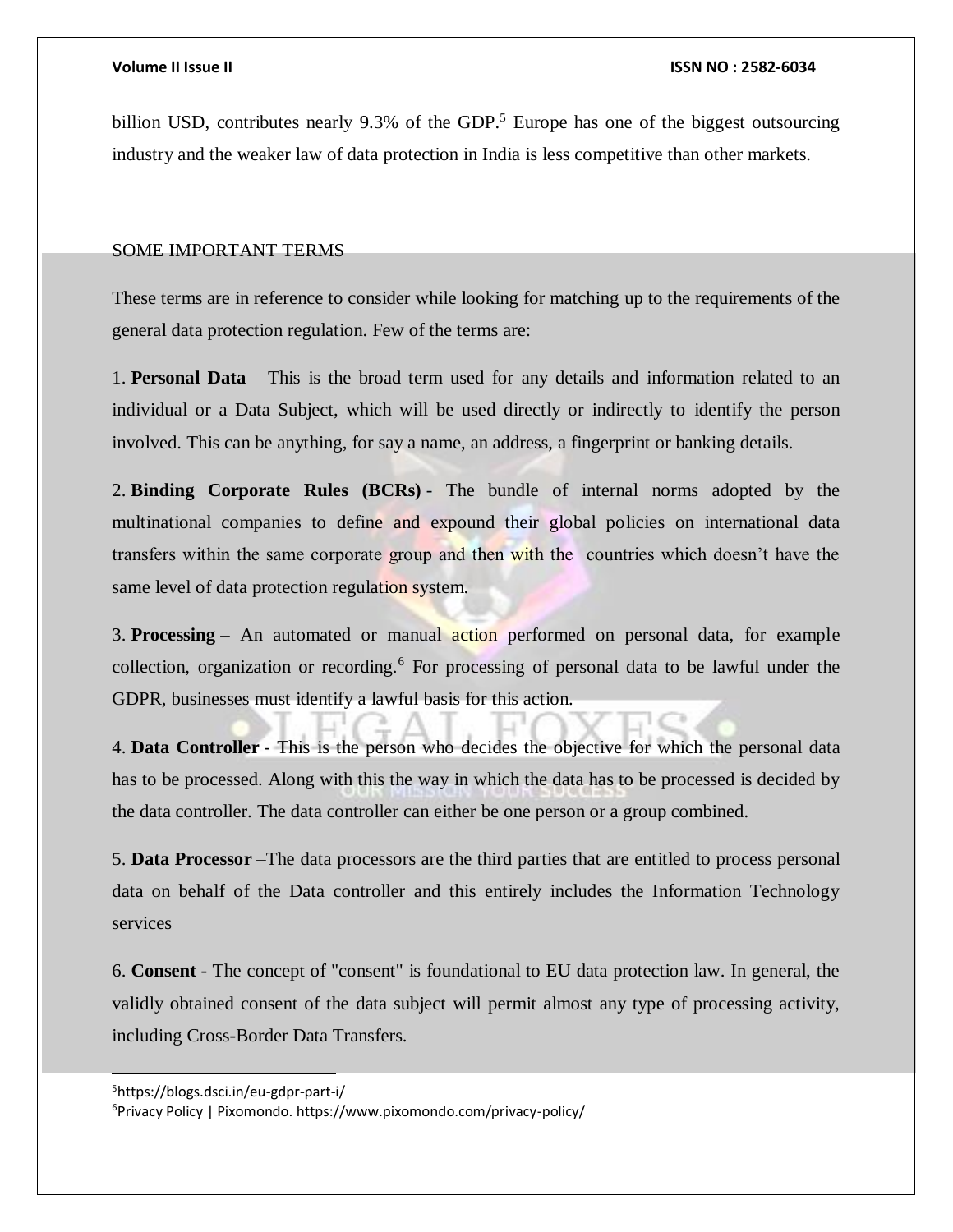l

#### **Volume II Issue II ISSN NO : 2582-6034**

7. **Data Protection Officer** - A Data Protection Officer is someone who is given formal responsibility for data protection compliance within a business. Not every business will need to appoint a data protection officer – you need to do so if:

- Your organization is a public authority; or

- You carry out large-scale systematic monitoring of individuals (for example, online behavior tracking); or

- You carry out large-scale processing of special categories of data or data relating to criminal convictions and offenses.

8. **Data Protection Authority (DPA)** – Every country will have its own DPA, a national authority responsible for the protection of data and privacy as well as implementing and enforcing data protection law.<sup>7</sup>For example, in France it's the Commission nationale de l'informatique et des libertés (CNIL) and in the UK it's the Information Commissioner's Office (ICO).

9. **Biometric Data** - Personal data that resulted from specific processing related to physical and behavioral features of a person, which allows the identification of that person.

10. **Data Subject** – When a piece of data relates to an individual, then they are known as the data subject. This could be you, me or anyone as long as they can be clearly identified from the data in question.

### **OUR MISSION YOUR SUCCESS**

11. **Right to be Forgotten** - The right to erasure of personal data or 'the right to be forgotten' enables an individual to request the deletion or removal of personal data whether there is no compelling reason for its continued processing.

12. **Pseudonymous Data** - Some sets of data can be amended in such a way that no individuals can be identified from those data (whether directly or indirectly) without a "key" that allows the data to be re-identified. A good example of pseudonymous data is coded data sets used in clinical trials.

7GDPR key terms and facts uncovered | W1 Virtual Office. https://w1virtualoffice.com/gdpr-key-terms-andimportant-facts-uncovered/